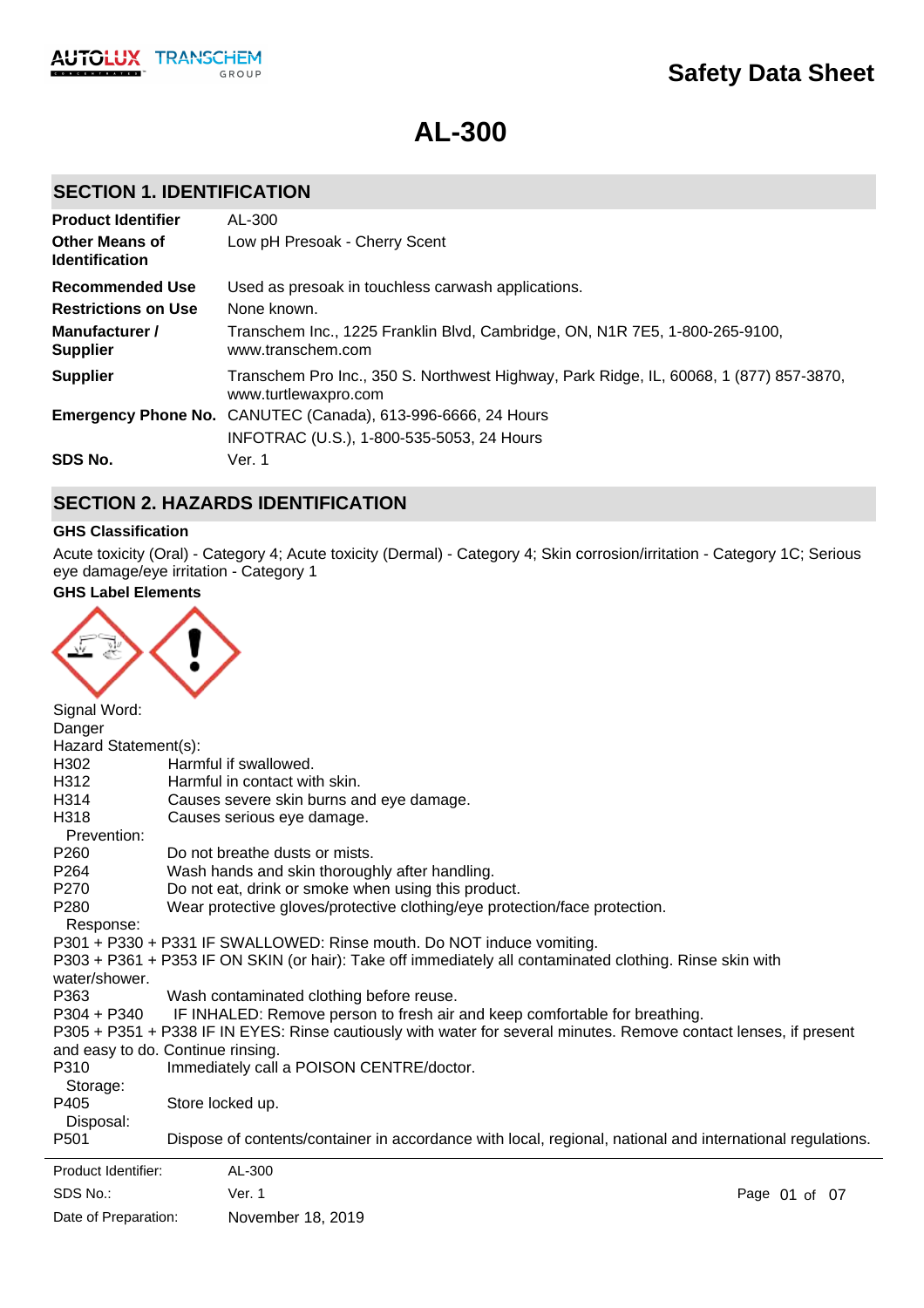## **Other Hazards**

None known.

## **SECTION 3. COMPOSITION/INFORMATION ON INGREDIENTS**

| <b>Chemical Name</b>                       | <b>CAS No.</b> | $\%$      | <b>Other Identifiers</b>                             |
|--------------------------------------------|----------------|-----------|------------------------------------------------------|
| Alcohols, C9-11, ethoxylated, liquids      | 68439-46-3     | $5 - 10$  | Alcohol ethoxylate                                   |
| Phosphoric Acid                            | 7664-38-2      | $3 - 7$   | IN/A                                                 |
| Benzenesulfonic acid, C10-16-alkyl derivs. | 68584-22-5     | $3 - 7$   | Linear alkylbenzenesulfonic<br>lacid                 |
| 2-Butoxyethanol                            | 111-76-2       | $1 - 5$   | Ethylene glycol monobutyl<br>ether, Butyl Cellosolve |
| Ammonium bifluoride                        | 1341-49-7      | $0.1 - 1$ | IN/A                                                 |

### **Notes**

The specific chemical identity and/or exact percentage of composition (concentration) has been withheld as a trade secret.

## **SECTION 4. FIRST-AID MEASURES**

#### **First-aid Measures**

### **Inhalation**

Move to fresh air. Keep at rest in a position comfortable for breathing. If breathing is difficult, trained personnel should administer emergency oxygen if advised to do so by Poison Centre or doctor. Get medical advice/attention if you feel unwell or are concerned.

### **Skin Contact**

Avoid direct contact. Wear chemical protective clothing if necessary. Take off immediately contaminated clothing, shoes and leather goods (e.g. watchbands, belts). Rinse with lukewarm, gently flowing water for 5 minutes. Immediately after water flushing: a. Soak the affected areas in iced 0.13% benzalkonium chloride (Zephiran®) solution. Continue soaks until medical treatment is available. OR b. Wearing chemical protective gloves, massage 2.5% calcium gluconate gel into the burn site. Apply gel frequently and massage continuously until medical treatment is available. If benzalkonium chloride (Zephiran®) or calcium gluconate gel is not available, continue water flushing until medical treatment is available. Thoroughly clean clothing, shoes and leather goods before reuse or dispose of safely. Immediately call a Poison Centre or doctor.

### **Eye Contact**

Avoid direct contact. Wear chemical protective gloves if necessary. Immediately rinse the contaminated eye(s) with lukewarm, gently flowing water for at least 30 minutes, while holding the eyelid(s) open. DO NOT use benzalkonium chloride (Zephiran®) in the eyes. If sterile 1% calcium gluconate solution is available, limit water flushing for 5 minutes. Then, repeatedly flush the eye(s) using a syringe filled with 1% calcium gluconate solution. Immediately call a Poison Centre or doctor.

#### **Ingestion**

Never give anything by mouth if victim is rapidly losing consciousness, or is unconscious or convulsing. Do not induce vomiting. If vomiting occurs naturally, lie on your side in the recovery position. Rinse mouth with water again. Drink large amounts of water. Immediately call a Poison Centre or doctor. Treatment is urgently required.

#### **Most Important Symptoms and Effects, Acute and Delayed**

If on skin: contact can cause pain, redness, burns, and blistering. Permanent scarring can result. Can be absorbed through the skin causing damage to tissue, organs, and bones. If in eyes: contact causes severe burns with redness, swelling, pain and blurred vision. Permanent damage including blindness can result. If swallowed: can burn the lips, tongue, throat and stomach. Symptoms may include nausea, vomiting, stomach cramps and diarrhea.

## **Immediate Medical Attention and Special Treatment**

## **Target Organs**

Skin, eyes, digestive system.

# **Special Instructions**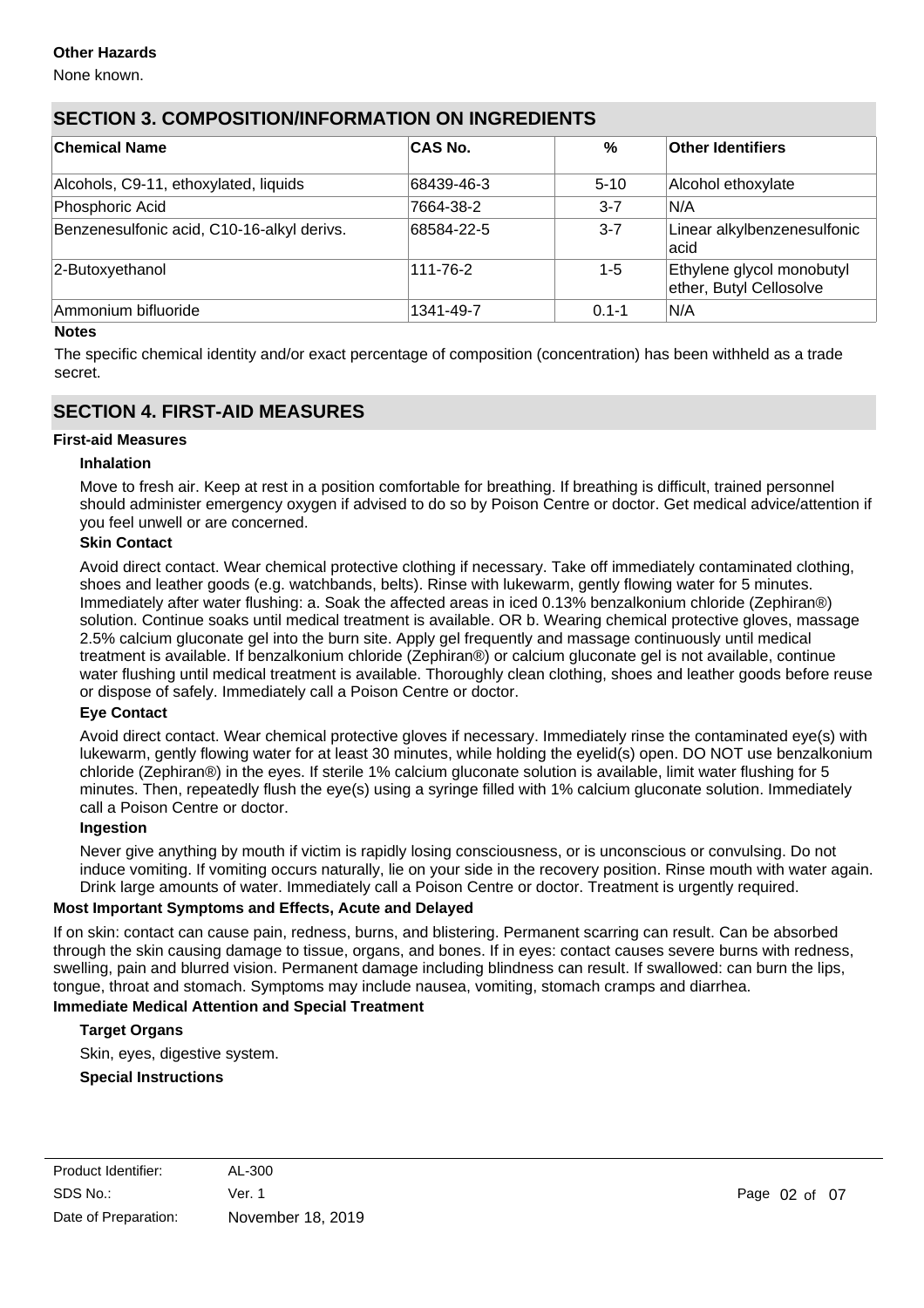# **Medical Conditions Aggravated by Exposure**

None known.

## **SECTION 5. FIRE-FIGHTING MEASURES**

### **Extinguishing Media**

## **Suitable Extinguishing Media**

Not combustible. Use extinguishing agent suitable for surrounding fire. Carbon dioxide, dry chemical powder, appropriate foam, water spray or fog.

## **Unsuitable Extinguishing Media**

None known.

### **Specific Hazards Arising from the Chemical**

Do not direct solid stream of water into burning liquid. Contact with water causes violent frothing and spattering.

## **Special Protective Equipment and Precautions for Fire-fighters**

Review Section 6 (Accidental Release Measures) for important information on responding to leaks/spills. See Skin Protection in Section 8 (Exposure Controls/Personal Protection) for advice on suitable chemical protective materials.

## **SECTION 6. ACCIDENTAL RELEASE MEASURES**

### **Personal Precautions, Protective Equipment, and Emergency Procedures**

Evacuate the area immediately. Isolate the hazard area. Keep out unnecessary and unprotected personnel. Do not touch damaged containers or spilled product unless wearing appropriate protective equipment. Increase ventilation to area or move leaking container to a well-ventilated and secure area. Use the personal protective equipment recommended in Section 8 of this safety data sheet.

### **Environmental Precautions**

It is good practice to prevent releases into the environment. Do not allow into any sewer, on the ground or into any waterway.

## **Methods and Materials for Containment and Cleaning Up**

Review Section 7 (Handling) of this safety data sheet before proceeding with clean-up. Small spills or leaks: contain and soak up spill with absorbent that does not react with spilled product. Place used absorbent into suitable, covered, labelled containers for disposal. Large spills or leaks: dike spilled product to prevent runoff. Remove or recover liquid using pumps or vacuum equipment. Review Section 13 (Disposal Considerations) of this safety data sheet. Contact emergency services and manufacturer/supplier for advice.

## **Other Information**

Report spills to local health, safety and environmental authorities, as required.

## **SECTION 7. HANDLING AND STORAGE**

## **Precautions for Safe Handling**

Wear personal protective equipment to avoid direct contact with this chemical. Avoid release to the environment. Wash hands thoroughly after handling this material. Do NOT eat, drink or store food in work areas. See Section 13 (Disposal Considerations) of this safety data sheet.

## **Conditions for Safe Storage**

Store in an area that is: cool, dry, well-ventilated, separate from incompatible materials (see Section 10: Stability and Reactivity). Store in a closed container. Do not store in metal containers. Comply with all applicable health and safety regulations, fire and building codes. Protect from conditions listed in Conditions to Avoid in Section 10 (Stability and Reactivity).

## **SECTION 8. EXPOSURE CONTROLS/PERSONAL PROTECTION**

#### **Control Parameters**

|                      | <b>ACGIH TLV®</b> |             | <b>OSHA PEL</b> |                | <b>AIHA WEEL</b> |            |
|----------------------|-------------------|-------------|-----------------|----------------|------------------|------------|
| <b>Chemical Name</b> | TWA               | <b>STEL</b> | <b>TWA</b>      | <b>Ceiling</b> | 8-hr TWA         | <b>TWA</b> |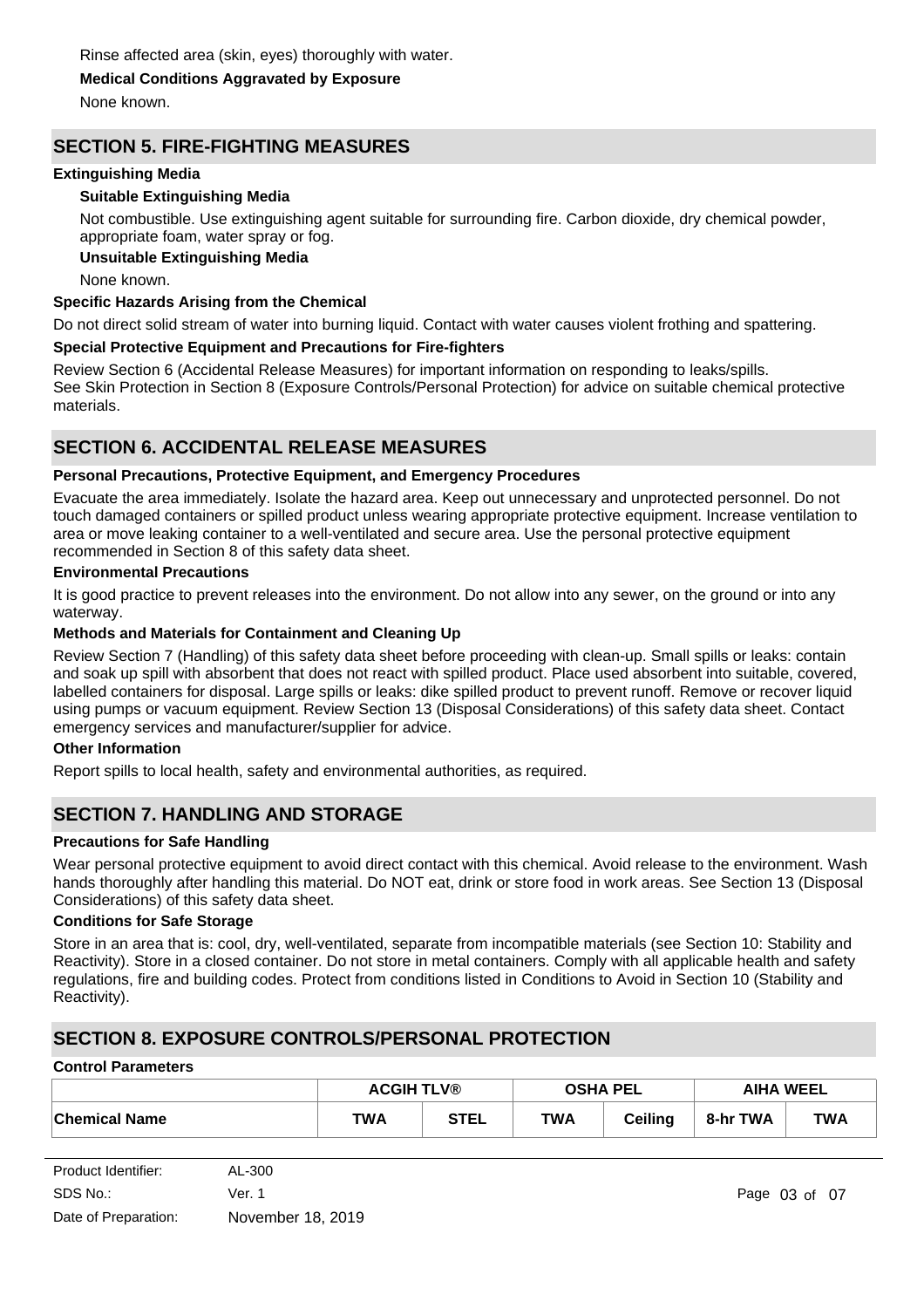| Phosphoric Acid     | 1 ma/m3                    | 3 ma/m3 | ma/m3                    |  |  |
|---------------------|----------------------------|---------|--------------------------|--|--|
| 2-Butoxyethanol     | $ 20$ ppm C<br><b>Skin</b> |         | $ 50$ ppm<br><b>Skin</b> |  |  |
| Ammonium bifluoride | $ 2.5 \text{ mg/m}$ 3      |         | $ 2.5 \text{ mg/m}$ 3    |  |  |

## **Appropriate Engineering Controls**

General ventilation is usually adequate. Use a local exhaust ventilation and enclosure, if necessary, to control amount in the air. Provide eyewash and safety shower if contact or splash hazard exists. Provide a Hydrofluoric acid first aid kit complete with calcium gluconate gel.

### **Individual Protection Measures**

### **Eye/Face Protection**

Wear chemical safety goggles and face shield when contact is possible.

### **Skin Protection**

Wear chemical protective clothing e.g. gloves, aprons, boots.

Suitable materials are: neoprene rubber, polyvinyl chloride, latex rubber.

#### **Respiratory Protection**

Not normally required if product is used as directed. For non-routine or emergency situations: wear a full facepiece NIOSH approved air-purifying respirator with an acid gas cartridge.

## **SECTION 9. PHYSICAL AND CHEMICAL PROPERTIES**

| <b>Basic Physical and Chemical Properties</b>                |                                                   |
|--------------------------------------------------------------|---------------------------------------------------|
| Appearance                                                   | Clear amber liquid.                               |
| Odour                                                        | Cherry                                            |
| <b>Odour Threshold</b>                                       | Not available                                     |
| рH                                                           | < 2.5                                             |
| <b>Melting Point/Freezing Point</b>                          | Not available (melting); Not available (freezing) |
| <b>Initial Boiling Point/Range</b>                           | Not available                                     |
| <b>Flash Point</b>                                           | Not available                                     |
| <b>Evaporation Rate</b>                                      | Not available                                     |
| <b>Flammability (solid, gas)</b>                             | Will not burn.                                    |
| <b>Upper/Lower Flammability or</b><br><b>Explosive Limit</b> | Not available (upper); Not available (lower)      |
| <b>Vapour Pressure</b>                                       | Not available                                     |
| Vapour Density (air = 1)                                     | Not available                                     |
| <b>Relative Density (water = 1)</b>                          | 1.03                                              |
| <b>Solubility</b>                                            | Soluble in water                                  |
| <b>Partition Coefficient,</b><br>n-Octanol/Water (Log Kow)   | Not available                                     |
| <b>Auto-ignition Temperature</b>                             | Not available                                     |
| <b>Decomposition Temperature</b>                             | Not available                                     |
| <b>Viscosity</b>                                             | Not available (kinematic)                         |
| <b>Other Information</b>                                     |                                                   |
| <b>Physical State</b>                                        | Liquid                                            |

## **SECTION 10. STABILITY AND REACTIVITY**

**Chemical Stability** Unstable under certain conditions - see Conditions to Avoid. **Possibility of Hazardous Reactions** None known. **Reactivity** None known.

**Conditions to Avoid**

| Product Identifier:  | AL-300            |              |  |
|----------------------|-------------------|--------------|--|
| SDS No.:             | Ver. 1            | Page 04 of 0 |  |
| Date of Preparation: | November 18, 2019 |              |  |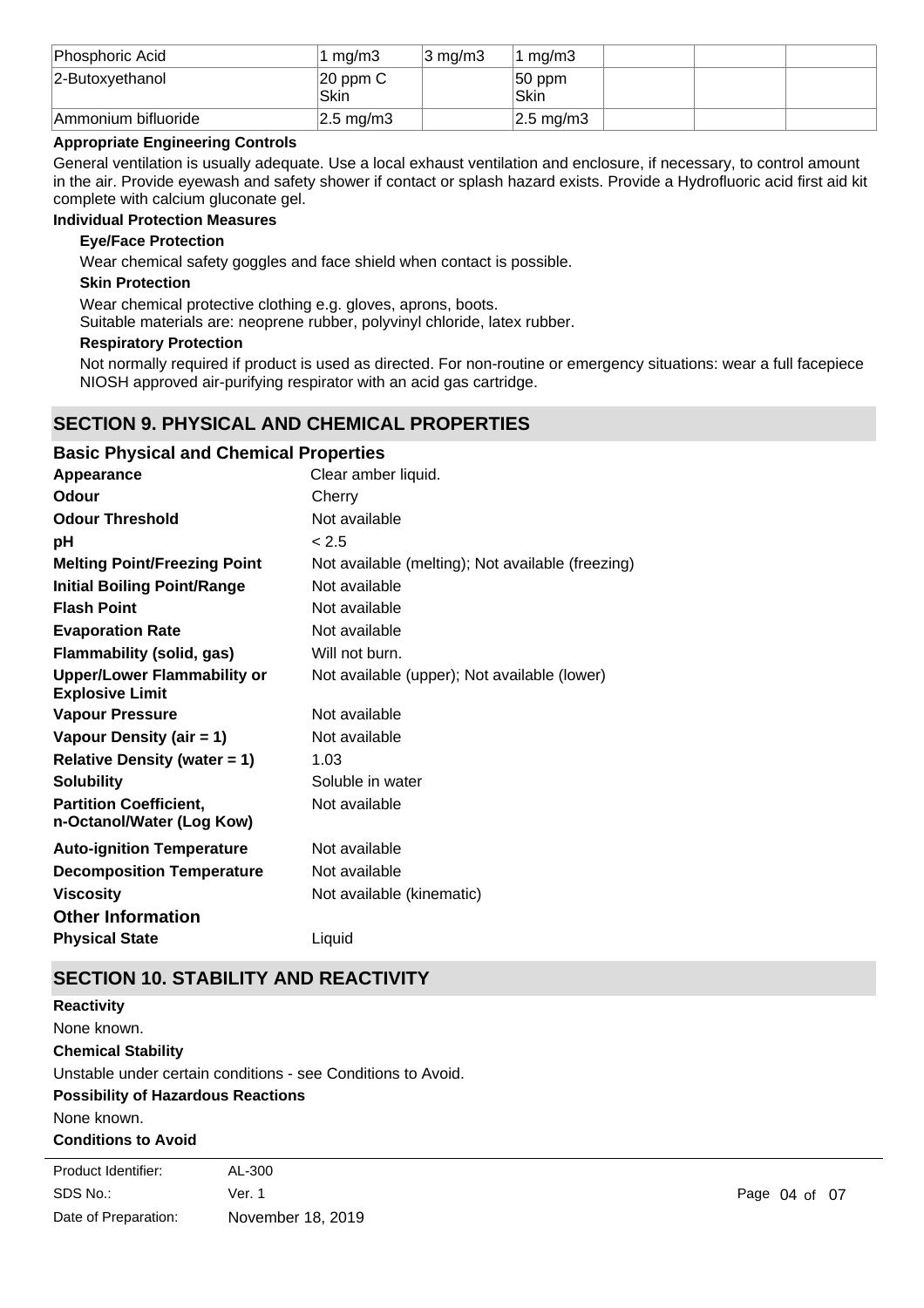## Contact with most metals above this temperature may release hydrogen. Temperatures above 110.0 ºC (230.0 ºF) **Incompatible Materials**

Oxidizing agents (e.g. peroxides), nitrates, chlorates, metals (e.g. aluminum).

### **Hazardous Decomposition Products**

Thermal decomposition: very toxic carbon monoxide, carbon dioxide. Upon contact with metals: flammable hydrogen gas.

## **SECTION 11. TOXICOLOGICAL INFORMATION**

### **Likely Routes of Exposure**

Inhalation; skin contact; skin absorption; eye contact; ingestion.

### **Acute Toxicity**

| ∣Chemical Name                                | <b>LC50</b>                               | LD50 (oral)          | LD50 (dermal)           |
|-----------------------------------------------|-------------------------------------------|----------------------|-------------------------|
| Phosphoric Acid                               |                                           | 1530 mg/kg (rat)     | 2740 mg/kg (rabbit)     |
| Alcohols, C9-11, ethoxylated,<br>liquids      |                                           | 1378 mg/kg (rat)     | $>$ 2000 mg/kg (rabbit) |
| Benzenesulfonic acid,<br>C10-16-alkyl derivs. |                                           | 500-2000 mg/kg (rat) | $>$ 2000 mg/kg (rabbit) |
| 2-Butoxyethanol                               | 450 ppm (female rat)<br>(4-hour exposure) | 400-917 mg/kg (rat)  | 220 mg/kg (rabbit)      |
| Ammonium bifluoride                           |                                           | 130 mg/kg (rat)      |                         |

### **Skin Corrosion/Irritation**

Human experience shows skin corrosion. Contact can cause pain, redness, burns, and blistering. Permanent scarring can result. Effects may be delayed.

#### **Serious Eye Damage/Irritation**

Human experience shows serious eye damage. May irritate or burn the eyes. Permanent damage including blindness may result.

### **STOT (Specific Target Organ Toxicity) - Single Exposure**

#### **Inhalation**

May cause nose and throat irritation, lung injury.

### **Skin Absorption**

Hydrogen fluoride is readily absorbed through the skin. Absorption through skin is not always immediately apparent from burns or pain. May cause damage to organs based on human experience. May cause severe metabolic disturbances resulting in irregular heartbeat and depression of the central nervous system. Symptoms may include headache, nausea, vomiting, dizziness, drowsiness, confusion and convulsions.

#### **Ingestion**

Product is harmful if swallowed. May cause severe irritation or burns to the mouth, throat and stomach. May cause damage to organs based on human experience. May cause severe metabolic disturbances resulting in irregular heartbeat and depression of the central nervous system. Symptoms may include headache, nausea, vomiting, dizziness, drowsiness, confusion and convulsions.

#### **Aspiration Hazard**

No information was located.

## **STOT (Specific Target Organ Toxicity) - Repeated Exposure**

Long term exposure to HF could cause fluorosis, resulting in weight loss, anemia, brittle bones, and poor health.

#### **Respiratory and/or Skin Sensitization**

No information was located.

#### **Carcinogenicity**

| <b>Chemical Name</b> | <b>IARC</b> | <b>ACGIH®</b> | $\overline{\mathsf{NTP}}$ | <b>OSHA</b> |
|----------------------|-------------|---------------|---------------------------|-------------|
| 2-Butoxyethanol      | 'Group 3    | lA3           |                           |             |

#### **Reproductive Toxicity**

#### **Development of Offspring**

| Product Identifier:  | AL-300            |
|----------------------|-------------------|
| SDS No.:             | Ver. 1            |
| Date of Preparation: | November 18, 2019 |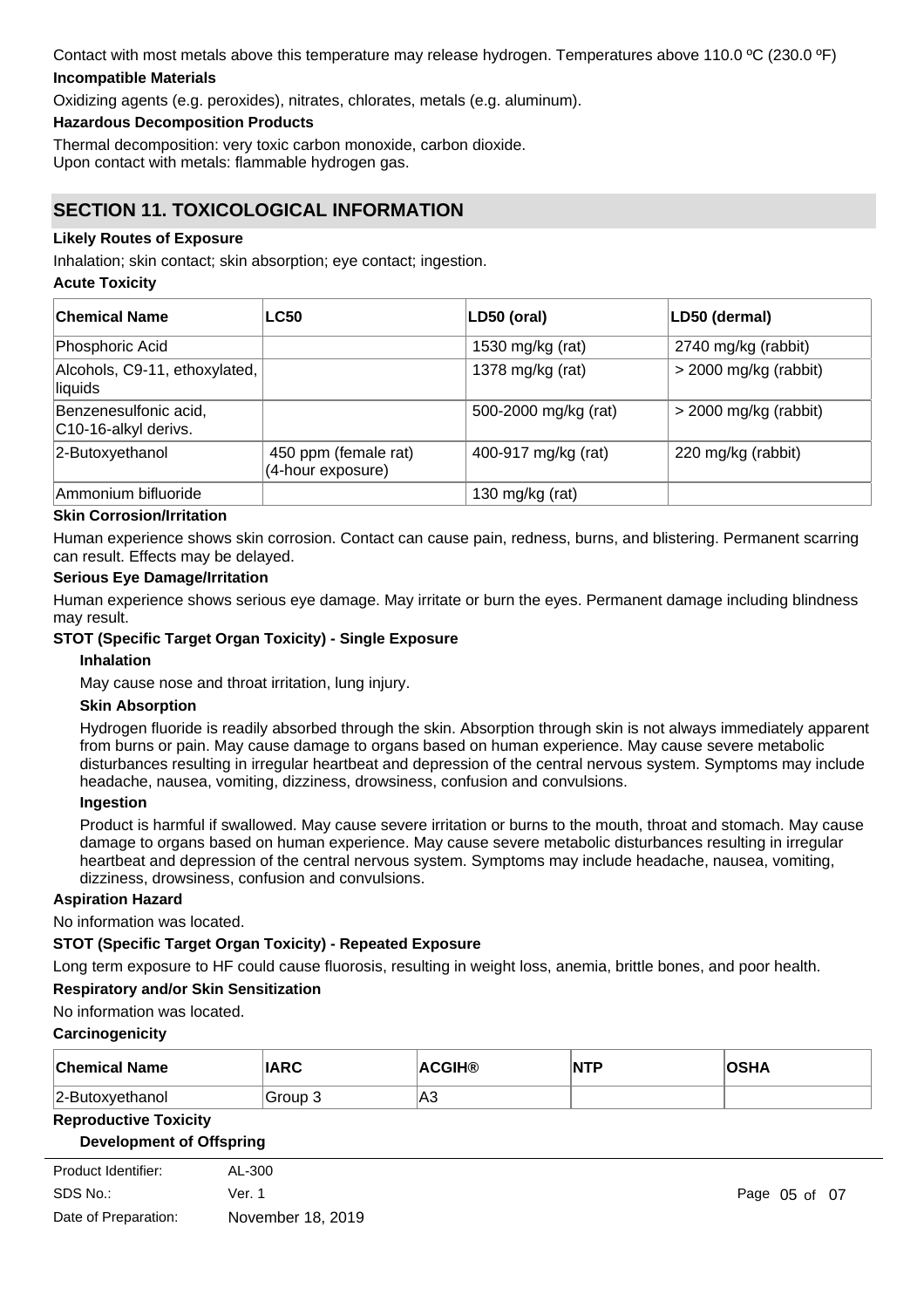No information was located. No information was located. **Germ Cell Mutagenicity** No information was located. **Interactive Effects** No information was located. **Sexual Function and Fertility Effects on or via Lactation** No information was located.

# **SECTION 12. ECOLOGICAL INFORMATION**

All components of this product are biodegradable by Regulation (EC) No 648/2004.

## **Toxicity**

## **Acute Aquatic Toxicity**

| <b>Chemical Name</b>                          | <b>LC50 Fish</b>                                                                   | <b>EC50 Crustacea</b>                                 | <b>ErC50 Aquatic</b><br><b>Plants</b> | ErC50 Algae |
|-----------------------------------------------|------------------------------------------------------------------------------------|-------------------------------------------------------|---------------------------------------|-------------|
| Phosphoric Acid                               | 138 mg/L (96-hour)                                                                 |                                                       |                                       |             |
| Alcohols, C9-11,<br>ethoxylated, liquids      | 11 $mg/L$<br>(Pimephales<br>promelas (fathead<br>minnow); 96-hour;<br>fresh water) | 5.3 mg/L (Daphnia<br>magna (water flea);<br>48-hour)  |                                       |             |
| Benzenesulfonic acid,<br>C10-16-alkyl derivs. | 1.67 mg/L (96-hour) 2.4 mg/L (48-hour)                                             |                                                       |                                       |             |
| 2-Butoxyethanol                               | 1490-2950 mg/L<br>(Lepomis<br>macrochirus<br>(bluegill); 96-hour)                  | 1550 mg/L (Daphnia<br>magna (water flea);<br>48-hour) |                                       |             |
| Ammonium bifluoride                           | 364 mg/L<br>(Pimephales<br>promelas (fathead<br>minnow); 96-hour;<br>static)       |                                                       |                                       |             |

## **Chronic Aquatic Toxicity**

| <b>Chemical Name</b>                     | <b>NOEC Fish</b>                    | ∣EC50 Fish | <b>INOEC Crustacea</b>                                              | <b>IEC50 Crustacea</b> |
|------------------------------------------|-------------------------------------|------------|---------------------------------------------------------------------|------------------------|
| Alcohols, C9-11,<br>ethoxylated, liquids | 1.5 $mg/L$                          |            |                                                                     |                        |
| 2-Butoxyethanol                          | > 100 mg/L (21-day;<br>semi-static) |            | > 100 mg/L (Daphnia)<br>magna (water flea);<br>21-day; semi-static) |                        |

## **SECTION 13. DISPOSAL CONSIDERATIONS**

## **Disposal Methods**

Review federal, state/provincial, and local government requirements prior to disposal.

## **SECTION 14. TRANSPORT INFORMATION**

| <b>Regulation</b> | UN No. | <b>Proper Shipping Name</b>                                                   | <b>Transport Hazard</b><br>Class(es) | <b>Packing</b><br><b>Group</b> |
|-------------------|--------|-------------------------------------------------------------------------------|--------------------------------------|--------------------------------|
| Canadian TDG      | 3264   | CORROSIVE LIQUID, Acidic, Inorganic (Phosphoric<br>Acid, Ammonium Bifluoride) | Class 8                              | Ш                              |